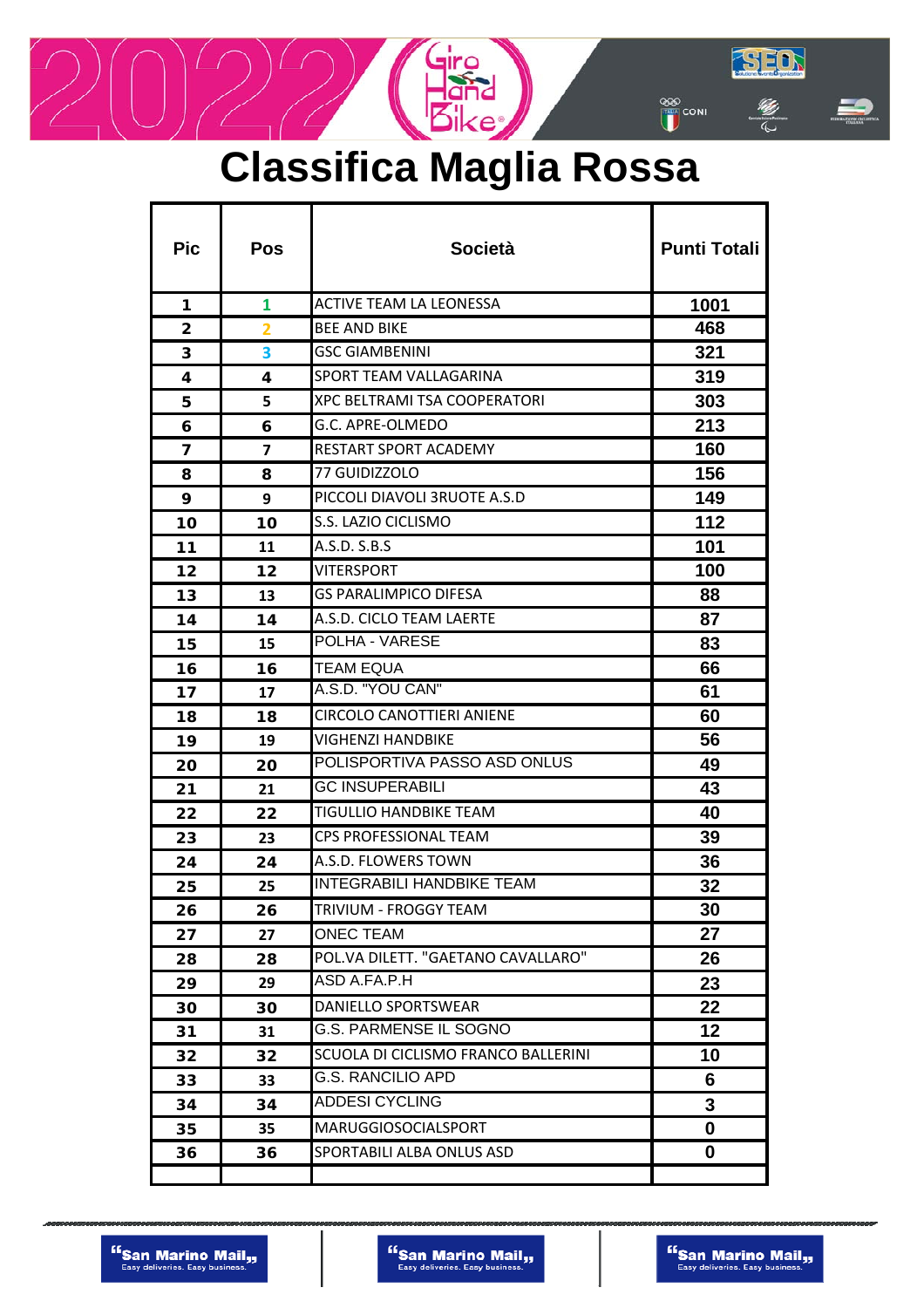

Totale

Punti

Concorrente

Classe

Num Pos

1

 $\begin{array}{r} 5 \\ \hline 6 \\ \hline 7 \\ 1 \end{array}$ 

 $\overline{2}$ 

 $\begin{array}{r} 5 \\ \hline 6 \\ \hline 7 \\ 8 \end{array}$ 

 $10$  $\overline{11}$  $\overline{12}$ 13  $\frac{14}{1}$  $\overline{\mathbf{1}}$  $\overline{\mathbf{2}}$  $\overline{\mathbf{3}}$  $\overline{\mathbf{4}}$  $\overline{\mathbf{5}}$  $\overline{6}$ 

 $\overline{9}$  $\overline{10}$  $\overline{11}$  $\overline{12}$  $\overline{13}$  $14$ 15 16

18  $\overline{19}$  $\overline{20}$  $\overline{21}$ 

24

 $\overline{31}$ 

 $\overline{34}$ 

 $\overline{35}$ 

 $74$ 

23

70

98

MH<sub>3</sub>

MH<sub>3</sub>

MH<sub>3</sub>

MH<sub>3</sub>

**FRISINGHELLI RINALDO** 

DONGHI GIAN PAOLO

**ZUCCHINI ANTONIO** 

COLOMBO MARCO CARLO EMILIO

TAPPA 3

TAPPA1

Società

TAPPA2<br>aria Igea Mar

Totale

 $\overline{\mathbf{3}}$  $\overline{\mathbf{3}}$  $\overline{\mathbf{3}}$ 

 $\overline{2}$ 

 $\overline{\mathbf{1}}$ 

 $\overline{\mathbf{1}}$ 

 $\overline{\mathbf{1}}$ 

 $\overline{1}$ 

 $\overline{1}$ 

 $\overline{1}$ 

 $NP$ 

 $\overline{1}$ 

 $NP$ 

 $\overline{1}$ 

non iscr

|           |                                    |                                          |                |                                            |    | å              |                |                         |
|-----------|------------------------------------|------------------------------------------|----------------|--------------------------------------------|----|----------------|----------------|-------------------------|
| 44        | MH <sub>1</sub>                    | <b>UBERTI GIUSEPPE</b>                   | 110            | <b>ACTIVE TEAM LA LEONESSA</b>             | 60 | 25             | 25             | 110                     |
| 41        | MH <sub>1</sub>                    | MARZOCCHI FABIO                          | 86             | G.C. APRE-OLMEDO                           | 44 | 20             | 22             | 86                      |
| 42        | MH <sub>1</sub>                    | PIAZZA GIANNINO                          | 72             | <b>ACTIVE TEAM LA LEONESSA</b>             |    | 16             | 16             | 72                      |
| 43        | MH <sub>1</sub>                    | SACCOMANNI STEFANO                       | 72             | A.S.D. CICLO TEAM LAERTE                   |    | 22             | <b>NP</b>      | 72                      |
| 67        | MH <sub>1</sub>                    | CAVALLINI RICCARDO                       | 60             | A.S.D. "YOU CAN"                           |    | 30             | 30             | 60                      |
| 64        | MH <sub>1</sub>                    | ANDREOLI DIEGO                           | 38             | SPORT TEAM VALLAGARINA                     |    | 18             | 20             | 38                      |
| 108<br>53 | MH <sub>1</sub>                    | <b>GALLIANO IGOR</b>                     | 18<br>90       | <b>POLISPORTIVA PASSO ASD ONLUS</b>        | 40 | 25             | 18<br>25       | 18<br>90                |
| 45        | MH <sub>2</sub><br>MH <sub>2</sub> | <b>SIMEONI MANOLO</b><br>ANDRIYESH DAVYD | 80             | S.S. LAZIO CICLISMO<br><b>BEE AND BIKE</b> | 36 | 22             | 22             | 80                      |
| 49        | MH <sub>2</sub>                    | MINGHETTI LUCA                           | 80             | <b>XPC BELTRAMI TSA COOPERATORI</b>        | 44 | 18             | 18             | 80                      |
| 51        | MH <sub>2</sub>                    | RIZZATO OMAR                             | 80             | <b>ACTIVE TEAM LA LEONESSA</b>             | 50 | <b>NP</b>      | 30             | 80                      |
| 52        | MH <sub>2</sub>                    | SIGNORINI OSCAR                          | 61             | <b>ACTIVE TEAM LA LEONESSA</b>             | 30 | 16             | 15             | 61                      |
| 48        | MH <sub>2</sub>                    | <b>MAZZONE LUCA</b>                      | 60             | <b>CIRCOLO CANOTTIERI ANIENE</b>           |    | non iscr       | non iscr       | 60                      |
| 47        | MH <sub>2</sub>                    | DI BELLA JUAN CARLOS                     | 59             | <b>BEE AND BIKE</b>                        |    | 15             | 16             | 59                      |
| 46        | MH <sub>2</sub>                    | DA CANAL IVANO                           | 53             | <b>GSC GIAMBENINI</b>                      | 32 | 20             | $\mathbf{1}$   | 53                      |
| 50        | MH <sub>2</sub>                    | <b>RIBAGA MICHELE</b>                    | 53             | SPORT TEAM VALLAGARINA                     | 26 | 14             | 13             | 53                      |
| 89        | MH <sub>2</sub>                    | PAGOTTO GIOVANNI                         | 30             | PICCOLI DIAVOLI 3RUOTE A.S.D               |    | 30             | <b>NP</b>      | 30                      |
| 72        | MH <sub>2</sub>                    | <b>FAVALORO FRANCESCO</b>                | 27             | <b>XPC BELTRAMI TSA COOPERATORI</b>        |    | 13             | 14             | 27                      |
| 54        | MH <sub>2</sub>                    | SORVILLO CLAUDIO                         | 24             | <b>XPC BELTRAMI TSA COOPERATORI</b>        | 24 | <b>NP</b>      | <b>NP</b>      | 24                      |
| 113       | MH <sub>2</sub>                    | <b>SPERONE IVAN</b>                      | 20             | <b>POLISPORTIVA PASSO ASD ONLUS</b>        |    |                | 20             | 20                      |
| 92        | MH <sub>2</sub>                    | PIEROPAN MATTEO                          | 0              | <b>RESTART SPORT ACADEMY</b>               |    | <b>NP</b>      | non iscr       | $\mathbf{0}$            |
| 26        | MH <sub>3</sub>                    | DI LORETO LORETO                         | 88             | <b>GS PARALIMPICO DIFESA</b>               | 50 | 18             | 20             | 88                      |
| 40        | MH <sub>3</sub>                    | <b>TESTA MIRKO</b>                       | 85             | <b>ACTIVE TEAM LA LEONESSA</b>             | 60 | <b>NP</b>      | 25             | 85                      |
| 22        | MH <sub>3</sub>                    | <b>BOZZI ELDO</b>                        | 77             | <b>GSC GIAMBENINI</b>                      | 44 | 15             | 18             | 77                      |
| 69        | MH <sub>3</sub>                    | CONFORTI TOTISCO CLAUDIO                 | 65             | <b>BEE AND BIKE</b>                        |    | 35             | 30             | 65                      |
| 38        | MH <sub>3</sub>                    | <b>SCARPARI MAURO</b>                    | 56             | <b>VIGHENZI HANDBIKE</b>                   | 30 | 14             | 12             | 56                      |
| 30        | MH <sub>3</sub>                    | LAGHI GIANLUCA                           | 49             | G.C. APRE-OLMEDO                           | 36 | 13             | non iscr       | 49                      |
| 35        | MH <sub>3</sub>                    | POGLIANI ANDREA                          | 47             | <b>BEE AND BIKE</b>                        | 24 | 12             | 11             | 47                      |
| 96        | MH <sub>3</sub>                    | <b>VILLA STEFANO</b>                     | 47             | A.S.D. S.B.S                               |    | 25             | 22             | 47                      |
|           | MH <sub>3</sub>                    | <b>SETTE PANTALEO</b>                    | 42             | 77 GUIDIZZOLO                              |    | <b>NP</b>      | 10             |                         |
| 39        |                                    |                                          |                |                                            | 32 |                |                | 42                      |
| 25        | MH <sub>3</sub>                    | DI BARI SAVERIO                          | 40             | <b>TIGULLIO HANDBIKE TEAM</b>              | 40 | non iscr       | non iscr       | 40                      |
| 37        | MH <sub>3</sub>                    | SANDULLO CIRO                            | 39             | CPS PROFESSIONAL TEAM                      | 28 | 11             | non iscr       | 39                      |
| 29        | MH <sub>3</sub>                    | GIANNOCCARO NICOLA                       | 36             | A.S.D. FLOWERS TOWN                        | 26 | 10             | <b>NP</b>      | 36                      |
| 33        | MH <sub>3</sub>                    | MICHELI LUCA GIACOMO                     | 33             | SPORT TEAM VALLAGARINA                     | 20 | 5              | 8              | 33                      |
| 34        | MH <sub>3</sub>                    | PASINETTI BERNARDO                       | 28             | <b>ACTIVE TEAM LA LEONESSA</b>             | 16 | 6              | 6              | 28                      |
| 79        | MH <sub>3</sub>                    | <b>JAZIC HARIS</b>                       | 23             | ASD A.FA.P.H                               |    | 9              | 14             | 23                      |
| 28        | MH <sub>3</sub>                    | <b>GABINI MARIO</b>                      | 22             | S.S. LAZIO CICLISMO                        | 22 | 0              | non iscr       | 22                      |
| 65        | MH <sub>3</sub>                    | <b>BRIGO ROBERTO</b>                     | 22             | <b>GSC GIAMBENINI</b>                      |    | 22             | non iscr       | 22                      |
| 71        | MH <sub>3</sub>                    | <b>FANUCCHI FABIO</b>                    | 21             | G.C. APRE-OLMEDO                           |    | 8              | 13             | 21                      |
| 78        | MH <sub>3</sub>                    | <b>GROPPI WALTER</b>                     | 20             | <b>TEAM EQUA</b>                           |    | 20             | non iscr       | 20                      |
| 32        | MH <sub>3</sub>                    | <b>MARTELLI MASSIMO</b>                  | 18             | 77 GUIDIZZOLO                              | 18 | <b>NP</b>      | <b>NP</b>      | 18                      |
| 77        | MH3                                | <b>GILGEN LUCA</b>                       | 16             | <b>GC INSUPERABILI</b>                     |    |                | 16             | 16                      |
|           | 95 MH3                             | TERAZZA PAOLO                            | 16             | POLHA - VARESE                             |    | $\overline{7}$ | 9              | 16                      |
|           | 97 MH3                             | ZANOTTI DAVIDE                           | 16             | G.C. APRE-OLMEDO                           |    | 16             | non iscr       | 16                      |
| 31        | MH <sub>3</sub>                    | LOMAGISTRO GIUSEPPE                      | 15             | A.S.D. CICLO TEAM LAERTE                   | 14 | $\mathbf{1}$   | NP             | 15                      |
| 80        | MH <sub>3</sub>                    | LANDONI ALEX                             | 15             | <b>GSC GIAMBENINI</b>                      |    | NP             | 15             | 15                      |
|           | MH <sub>3</sub>                    | <b>DAGNONI MARCO</b>                     |                | <b>ACTIVE TEAM LA LEONESSA</b>             |    |                |                |                         |
| 24        | MH <sub>3</sub>                    | RAVALLESE UMBERTO                        | 14             | SCUOLA DI CICLISMO FRANCO BALLERINI        | 12 | $\mathbf{1}$   | $\mathbf{1}$   | 14                      |
| 36        |                                    |                                          | 10             |                                            | 10 | non iscr       | non iscr       | 10                      |
| 27        | MH <sub>3</sub>                    | <b>FALAPPI FABRIZIO</b>                  | 8              | <b>ACTIVE TEAM LA LEONESSA</b>             | NP | 4              | 4              | 8                       |
| 68        | MH <sub>3</sub>                    | CHINELLI DAVIDE                          | $\overline{ }$ | <b>GC INSUPERABILI</b>                     |    |                | $\overline{7}$ | 7                       |
| 91        | MH <sub>3</sub>                    | PERCOCO LEONARDO                         | 7              | SPORT TEAM VALLAGARINA                     |    | 2              | 5              | 7                       |
| 84        | MH <sub>3</sub>                    | MANUSE FRANCO                            | 3              | PICCOLI DIAVOLI 3RUOTE A.S.D               |    | $\mathbf{1}$   | 2              | 3                       |
| 99        | MH <sub>3</sub>                    | MARCHESANI ANDREA                        | 3              | <b>ADDESI CYCLING</b>                      |    | 3              | non iscr       | 3                       |
|           | 103 MH3                            | ARNABOLDI BRUNO                          | 3              | <b>RESTART SPORT ACADEMY</b>               |    |                | 3              | $\overline{\mathbf{z}}$ |

## **Teleflex Teleflex Teleflex**

 $\overline{\mathbf{2}}$ 

 $\mathbf{1}$ 

 $\mathbf{1}$ 

 $\mathbf{1}$ 

SPORT TEAM VALLAGARINA

**ACTIVE TEAM LA LEONESSA** 

**GC INSUPERABILI** 

G.C. APRE-OLMEDO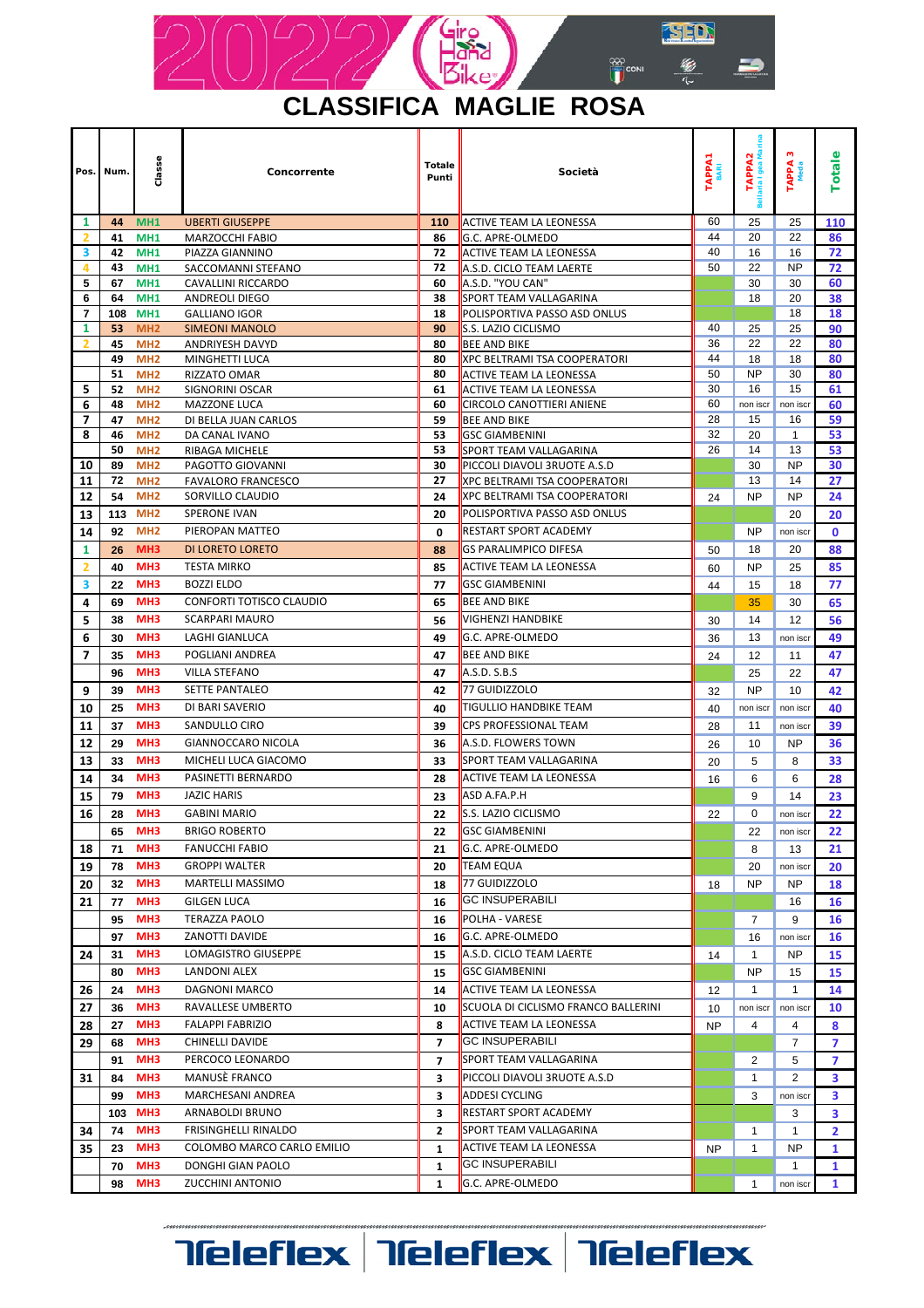

### **CLASSIFICA MAGLIE ROSA**

| Pos.                    | Num.         | Classe                             | Concorrente                                             | <b>Totale</b><br>Punti | Società                                            |    | TAPPA2<br>aria Igea Mai<br>laria Igea | w<br>TAPPA<br>Meda           | Totale       |
|-------------------------|--------------|------------------------------------|---------------------------------------------------------|------------------------|----------------------------------------------------|----|---------------------------------------|------------------------------|--------------|
|                         |              | 102 MH3                            | ORTOLEVA LUCA                                           | $\mathbf{1}$           | <b>G.S. RANCILIO APD</b>                           |    |                                       | $\mathbf{1}$                 | 1            |
| 39                      | 76           | MH <sub>3</sub>                    | <b>GABRIELLI MARCO</b>                                  | 0                      | SPORT TEAM VALLAGARINA                             |    | <b>NP</b>                             | <b>NP</b>                    | $\mathbf 0$  |
| 40                      | 110          | MH <sub>3</sub>                    | <b>NEGRI MORENO</b>                                     | 0                      | <b>BEE AND BIKE</b>                                |    |                                       | <b>NP</b>                    | $\mathbf 0$  |
| 1                       | 4            | MH4                                | <b>KRUEZI FATMIR</b>                                    | 100                    | <b>VITERSPORT</b>                                  |    | 25                                    | 25                           | 100          |
| $\overline{\mathbf{2}}$ | 11           | MH4                                | <b>TONOLI FRANCO</b>                                    | 86                     | <b>ACTIVE TEAM LA LEONESSA</b>                     |    | 22                                    | 20                           | 86           |
| 3                       | 1            | MH <sub>4</sub>                    | <b>GIAGNONI CHRISTIAN</b>                               | 70                     | <b>ACTIVE TEAM LA LEONESSA</b>                     | 70 | NP                                    | <b>NP</b>                    | 70           |
| 4                       | 7            | MH4                                | PETTINATO GIORGIO                                       | 69                     | <b>GSC GIAMBENINI</b>                              | 36 | 18                                    | 15                           | 69           |
| 5                       | 12           | MH4                                | ZANA CLAUDIO                                            | 68                     | <b>ACTIVE TEAM LA LEONESSA</b>                     | 40 | 14                                    | 14                           | 68           |
| 6                       | 10           | MH4                                | <b>SMITS BERND</b>                                      | 54                     | A.S.D. S.B.S                                       | 30 | 16                                    | 8                            | 54           |
| 7                       | 81           | MH4                                | <b>LASCARO VITO</b>                                     | 52                     | POLHA - VARESE                                     |    | 30                                    | 22                           | 52           |
| 8                       | $\mathbf{2}$ | MH4                                | CATALANO ANTONIO                                        | 45                     | 77 GUIDIZZOLO                                      | 28 | 10                                    | 7                            | 45           |
|                         | 8            | MH4                                | PIZZI MAURO                                             | 45                     | <b>ACTIVE TEAM LA LEONESSA</b>                     | 32 | 13                                    | <b>NP</b>                    | 45           |
| 10                      | 6            | MH4                                | NICOLI MAURO                                            | 41                     | <b>XPC BELTRAMI TSA COOPERATORI</b>                | 24 | 11                                    | 6                            | 41           |
| 11                      | 3            | MH4                                | <b>GUERINI MATTIA</b>                                   | 35                     | <b>ACTIVE TEAM LA LEONESSA</b>                     | 22 | 9                                     | 4                            | 35           |
|                         | 107          | MH <sub>4</sub>                    | D'ONOFRIO ALESSANDRO                                    | 35                     | <b>RESTART SPORT ACADEMY</b>                       |    |                                       | 35                           | 35           |
| 13                      | 83           | MH <sub>4</sub>                    | LUCISANO DOMENICO                                       | 32                     | <b>INTEGRABILI HANDBIKE TEAM</b>                   |    | 20                                    | 12                           | 32           |
| 14                      | 94           | MH4                                | <b>SCUTTERI ALESSIO</b>                                 | 28                     | <b>ACTIVE TEAM LA LEONESSA</b>                     |    | 15                                    | 13                           | 28           |
| 15                      | 9            | MH4                                | PREZIOSA MAURO                                          | 26                     | POL.VA DILETT. "GAETANO CAVALLARO"                 | 26 | non iscr                              | non iscr                     | 26           |
| 16                      | 5            | MH4                                | <b>MENEGATTI UGO</b>                                    | 23                     | SPORT TEAM VALLAGARINA                             | 20 | non iscr                              | 3                            | 23           |
| 17                      | 82           | MH4                                | <b>LIBANORE ATHOS</b>                                   | 18                     | <b>GC INSUPERABILI</b>                             |    |                                       | 18                           | 18           |
| 18                      | 105          | MH4                                | <b>CASADEI LUCA</b>                                     | 16                     | <b>TEAM EQUA</b>                                   |    |                                       | 16                           | 16           |
| 19                      | 87           | MH <sub>4</sub>                    | <b>MASSARI ANGELO</b>                                   | 12                     | <b>G.S. PARMENSE IL SOGNO</b>                      |    | 12                                    | non iscr                     | 12           |
| 20                      | 114          | MH4                                | <b>TALLONE MAURIZIO</b>                                 | 11                     | POLISPORTIVA PASSO ASD ONLUS                       |    |                                       | 11                           | 11           |
| 21                      | 90           | MH <sub>4</sub>                    | PAROLO FRANCESCO                                        | 10                     | PICCOLI DIAVOLI 3RUOTE A.S.D                       |    | 1                                     | 9                            | 10           |
|                         | 93           | MH4                                | PITSCHEIDER CARLO                                       | 10                     | SPORT TEAM VALLAGARINA                             |    | 8                                     | 2                            | 10           |
|                         | 109          | MH4                                | <b>MARANGONI IVANO</b>                                  | 10                     | <b>ACTIVE TEAM LA LEONESSA</b>                     |    |                                       | 10                           | 10           |
| 24                      | 73           | MH4                                | <b>FILOCAMO STELLARIO</b>                               | $\overline{ }$         | <b>GSC GIAMBENINI</b>                              |    | 7                                     | non iscr                     | 7            |
| 25                      | 100          | MH4                                | DE BASTIANI GIANANTONIO                                 | 5                      | <b>G.S. RANCILIO APD</b><br><b>GC INSUPERABILI</b> |    |                                       | 5                            | 5            |
| 26                      | 85<br>101    | MH <sub>4</sub><br>MH <sub>4</sub> | <b>MARGHERITA TEODOSIO</b><br>LANDMANN JOSHUA ALEXANDER | 1                      | A.S.D. "YOU CAN"                                   |    |                                       | $\mathbf{1}$<br>$\mathbf{1}$ | 1<br>1       |
|                         | 115          | MH <sub>4</sub>                    | <b>TIBERIO MARCO</b>                                    | 1<br>$\mathbf{1}$      | PICCOLI DIAVOLI 3RUOTE A.S.D                       |    |                                       | 1                            | 1            |
| 29                      | 104          | MH4                                | <b>CANDIDO FELICE GIULIANO</b>                          | 0                      | <b>G.S. RANCILIO APD</b>                           |    |                                       | <b>NP</b>                    | $\mathbf 0$  |
| 1                       | 14           | MH <sub>5</sub>                    | DE CORTES MIRKO                                         | 115                    | <b>ACTIVE TEAM LA LEONESSA</b>                     | 60 | 25                                    | 30                           | 115          |
| $\overline{2}$          | 13           | MH <sub>5</sub>                    | <b>BOVE FABRIZIO</b>                                    | 92                     | <b>RESTART SPORT ACADEMY</b>                       | 50 | 20                                    | 22                           | 92           |
| 3                       | 16           | MH <sub>5</sub>                    | PAIER GUIDO                                             | 91                     | SPORT TEAM VALLAGARINA                             | 44 | 22                                    | 25                           | 91           |
| 4                       | 15           | MH <sub>5</sub>                    | <b>FARINATI SIMONE</b>                                  | 78                     | <b>GSC GIAMBENINI</b>                              |    | 18                                    | 20                           | 78           |
| 5                       | 17           | MH <sub>5</sub>                    | PIETROBONI CLAUDIO                                      | 55                     | <b>ACTIVE TEAM LA LEONESSA</b>                     |    | $\mathbf{1}$                          | 18                           | 55           |
| 6                       | 88           | MH <sub>5</sub>                    | <b>MONTI TIZIANO</b>                                    | 30                     | <b>RESTART SPORT ACADEMY</b>                       |    | 30                                    | non iscr                     | 30           |
| 1                       | 20           | <b>MHO</b>                         | <b>GLISONI ALBERTO</b>                                  | 115                    | <b>BEE AND BIKE</b>                                | 60 | 25                                    | 30                           | 115          |
| 2                       | 21           | <b>MHO</b>                         | <b>VILLA ANDREA</b>                                     | 105                    | PICCOLI DIAVOLI 3RUOTE A.S.D                       | 50 | 30                                    | 25                           | 105          |
| з                       | 19           | <b>MHO</b>                         | NEGRINI DIEGO                                           | 84                     | <b>XPC BELTRAMI TSA COOPERATORI</b>                | 40 | 22                                    | 22                           | 84           |
| 4                       | 18           | <b>MHO</b>                         | MARANELLI SAMUELE                                       | 62                     | SPORT TEAM VALLAGARINA                             | 44 | 18                                    | non iscr                     | 62           |
| 5                       | 86           | <b>MHO</b>                         | MARZOCCHI STEFANO                                       | 40                     | G.C. APRE-OLMEDO                                   |    | 20                                    | 20                           | 40           |
|                         | 62           | MT1                                | MELLE LEONARDO                                          | 0                      | MARUGGIOSOCIALSPORT                                | 0  | non iscr                              | non iscr                     | $\mathbf{0}$ |
|                         | 63           | MT1                                | <b>SCATTOLINI ENRICO</b>                                | 0                      | SPORTABILI ALBA ONLUS ASD                          | 0  | non iscr                              | non iscr                     | $\mathbf{0}$ |
| 1                       | 60           | WH <sub>1</sub>                    | <b>BELIAEVA NATALIA</b>                                 | 47                     | XPC BELTRAMI TSA COOPERATORI                       | 24 | 12                                    | 11                           | 47           |
| $\overline{2}$          | 61           | <b>WH1</b>                         | CANIPARI SIMONA                                         | 30                     | <b>ACTIVE TEAM LA LEONESSA</b>                     | 30 | NP                                    | <b>NP</b>                    | 30           |
| 3                       | 75           | <b>WH1</b>                         | <b>FROSI VERONICA</b>                                   | 27                     | <b>ONEC TEAM</b>                                   |    | 15                                    | 12                           | 27           |
| 4                       |              | 112 WH1                            | PASINI LUISA                                            | 15                     | <b>TEAM EQUA</b>                                   |    |                                       | 15                           | 15           |
| 5                       | 111          | WH <sub>1</sub>                    | PAOLI DAMIANA AMORIN                                    | 0                      | SPORT TEAM VALLAGARINA                             |    |                                       | <b>NP</b>                    | $\mathbf{0}$ |
| 1                       | 58           | NH2                                | DE GREGORIO TERESA ANGELA                               | 51                     | 77 GUIDIZZOLO                                      | 24 | 15                                    | 12                           | 51           |
| $\overline{2}$          | 57           | WH <sub>2</sub>                    | AMADEO ROBERTA                                          | 45                     | <b>BEE AND BIKE</b>                                | 30 | non iscr                              | 15                           | 45           |
| 3                       | 59           | WH <sub>2</sub>                    | TURCO ANNA GRAZIA                                       | 22                     | DANIELLO SPORTSWEAR                                | 22 | non iscr                              | non iscr                     | 22           |
| 1                       | 106          | WH <sub>3</sub>                    | <b>CUCCURU RITA</b>                                     | 15                     | <b>TEAM EQUA</b>                                   |    |                                       | 15                           | 15           |
| 1                       | 56           | WH4                                | <b>COLOSIO GRAZIA</b>                                   | 57                     | <b>BEE AND BIKE</b>                                | 30 | 12                                    | 15                           | 57           |
| $\overline{2}$          | 66           | WH4                                | CARRIERO ANNA MARINA                                    | 15                     | POLHA - VARESE                                     |    | 15                                    | <b>NP</b>                    | 15           |
| 1                       | 55           | WH <sub>5</sub>                    | <b>AERE KATIA</b>                                       | 30                     | TRIVIUM - FROGGY TEAM                              | 30 | non iscr                              | NP                           | 30           |

**Tieleflex Tieleflex Tieleflex**